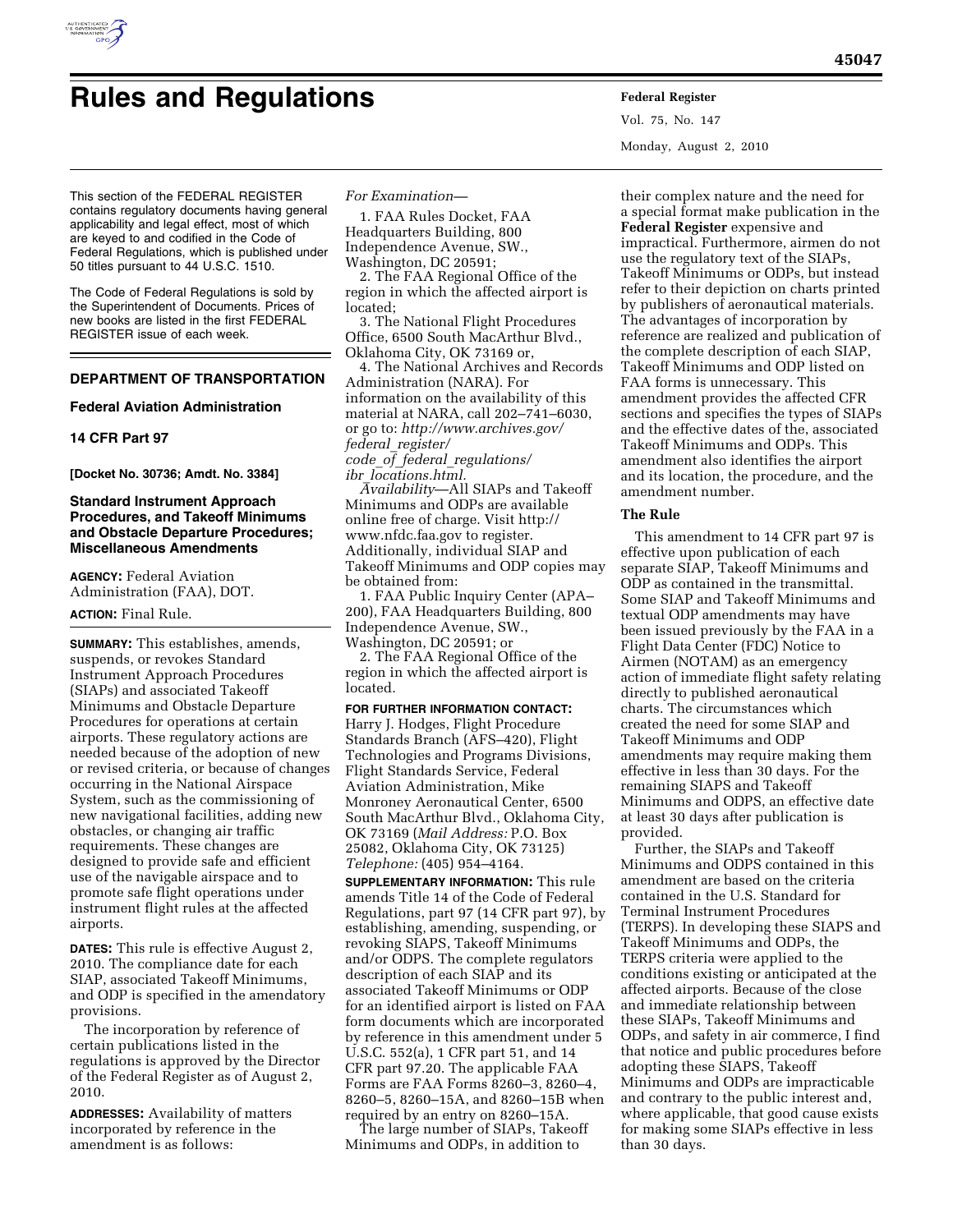#### **Conclusion**

The FAA has determined that this regulation only involves an established body of technical regulations for which frequent and routine amendments are necessary to keep them operationally current. It, therefore—(1) is not a ''significant regulatory action'' under Executive Order 12866; (2) is not a ''significant rule'' under DOT Regulatory Policies and Procedures (44 FR 11034; February 26, 1979); and (3) does not warrant preparation of a regulatory evaluation as the anticipated impact is so minimal. For the same reason, the FAA certifies that this amendment will not have a significant economic impact on a substantial number of small entities under the criteria of the Regulatory Flexibility Act.

## **List of Subjects in 14 CFR Part 97**

Air traffic control, Airports, Incorporation by reference, and Navigation (Air).

Issued in Washington, DC, on July 23, 2010.

## **John M. Allen,**

*Director, Flight Standards Service.* 

## **Adoption of the Amendment**

■ Accordingly, pursuant to the authority delegated to me, Title 14, Code of Federal Regulations, part 97 (14 CFR part 97) is amended by establishing, amending, suspending, or revoking Standard Instrument Approach Procedures and/or Takeoff Minimums and/or Obstacle Departure Procedures effective at 0902 UTC on the dates specified, as follows:

## **PART 97—STANDARD INSTRUMENT APPROACH PROCEDURES**

■ 1. The authority citation for part 97 continues to read as follows:

**Authority:** 49 U.S.C. 106(g), 40103, 40106, 40113, 40114, 40120, 44502, 44514, 44701, 44719, 44721–44722.

■ 2. Part 97 is amended to read as follows:

#### **Effective 26 AUG 2010**

- Troy, AL, Troy Muni, Radar-1, Amdt 9 Smithfield, NC, Johnston County, ILS OR
- LOC RWY 3, Amdt 1
- Smithfield, NC, Johnston County, NDB RWY 3, Amdt 1
- Smithfield, NC, Johnston County, RNAV (GPS) RWY 3, Orig
- Smithfield, NC, Johnston County, RNAV (GPS) RWY 21, Orig
- Smithfield, NC, Johnston County, Takeoff Minimums and Obstacle DP, Amdt 3
- Charleston, SC, Charleston Executive, RNAV (GPS) RWY 9, Amdt 1
- Charleston, SC, Charleston Executive, RNAV (GPS) RWY 27, Amdt 1

Charleston, SC, Charleston Executive, Takeoff Minimums and Obstacle DP, Amdt 1

San Angelo, TX, San Angelo Rgnl/Mathis Fld, Takeoff Minimums and Obstacle DP, Amdt 1

#### **Effective 23 SEP 2010**

- Alabaster, AL, Shelby County, RNAV (GPS) RWY 16, Amdt 1
- Alabaster, AL, Shelby County, RNAV (GPS) RWY 34, Amdt 2
- Mammoth Lakes, CA, Mammoth Yosemite, Takeoff Minimums and Obstacle DP, Amdt 1
- Sacramento, CA, Sacramento Mather, ILS OR LOC/DME RWY 22L, Amdt 5
- Gunnison, CO, Gunnison-Crested Butte Rgnl, RNAV (RNP) RWY 24, Orig
- Milton, FL, Peter Prince Field, RNAV (GPS) RWY 36, Amdt 1
- Augusta, GA, Daniel Field, NDB RWY 11, Amdt 4
- Augusta, GA, Daniel Field, NDB/DME–C, Amdt 4
- Augusta, GA, Daniel Field, RNAV (GPS) RWY 11, Orig
- Augusta, GA, Daniel Field, VOR/DME–B, Amdt 1
- Augusta, GA, Daniel Field, VOR/DME RNAV RWY 11, Amdt 5B, CANCELLED
- Bainbridge, GA, Decatur County Industrial Air Park, ILS OR LOC RWY 27, Orig-A
- Cairo, GA, Cairo-Grady County, Takeoff Minimums and Obstacle DP, Amdt 3
- Cochran, GA, Cochran, RNAV (GPS) RWY 29, Amdt 1
- Macon, GA, Middle Georgia Rgnl, RNAV (GPS) RWY 23, Amdt 1
- Savannah, GA, Savannah/Hilton Head Intl, RNAV (RNP) Y RWY 28, Orig
- St Mary's, GA, St Mary's, RADAR–1, Amdt 2, CANCELLED
- St Mary's, GA, St Mary's, RNAV (GPS) RWY 4, Orig
- Thomasville, GA, Thomasville Rgnl, ILS OR LOC RWY 22, Orig-A
- Harlan, IA, Harlan Muni, Takeoff Minimums and Obstacle DP, Amdt 1
- Marshalltown, IA, Marshalltown Muni, GPS RWY 12, Orig-B, CANCELLED
- Marshalltown, IA, Marshalltown Muni, RNAV (GPS) RWY 13, Orig
- Marshalltown, IA, Marshalltown Muni, RNAV (GPS) RWY 31, Orig
- Marshalltown, IA, Marshalltown Muni, Takeoff Minimum and Obstacle DP, Orig
- Marshalltown, IA, Marshalltown Muni, VOR RWY 13, Amdt 2
- Marshalltown, IA, Marshalltown Muni, VOR RWY 31, Amdt 2
- Mount Pleasant, IA, Mount Pleasant, NDB RWY 33, Amdt 6
- Mount Pleasant, IA, Mount Pleasant, RNAV (GPS) RWY 15, Orig
- Mount Pleasant, IA, Mount Pleasant, RNAV (GPS) RWY 33, Orig
- Mount Pleasant, IA, Mount Pleasant, Takeoff Minimums and Obstacle DP, Amdt 2
- Champaign/Urbana, IL, University of Illinois-Willard, RNAV (GPS) RWY 4, Orig-A Decatur, IL, Decatur, GPS RWY 30, Amdt 1,
- CANCELLED Decatur, IL, Decatur, ILS OR LOC RWY 6,
- Amdt 13E
- Decatur, IL, Decatur, RNAV (GPS) RWY 6, Orig-A
- Decatur, IL, Decatur, RNAV (GPS) RWY 30, Orig
- Decatur, IL, Decatur, RNAV (GPS) RWY 36, Orig-A
- Decatur, IL, Decatur, VOR RWY 18, Orig-B Mattoon/Charleston, IL, Coles County
- Memorial, ILS OR LOC RWY 29, Amdt 6B Hays, KS, Hays Rgnl, GPS RWY 16, Orig-D, CANCELLED
- Hays, KS, Hays Rgnl, RNAV (GPS) RWY 4, Orig
- Hays, KS, Hays Rgnl, RNAV (GPS) RWY 16, Orig
- Hays, KS, Hays Rgnl, RNAV (GPS) RWY 22, Orig
- Hays, KS, Hays Rgnl, RNAV (GPS) RWY 34, Amdt 2
- Manhattan, KS, Manhattan Rgnl, ILS OR LOC/DME RWY 3, Amdt 7
- Manhattan, KS, Manhattan Rgnl, RNAV (GPS) RWY 3, Amdt 1
- Manhattan, KS, Manhattan Rgnl, RNAV (GPS) RWY 21, Amdt 1
- Manhattan, KS, Manhattan Rgnl, Takeoff Minimums and Obstacle DP, Amdt 7
- Manhattan, KS, Manhattan Rgnl, VOR RWY 3, Amdt 18
- Manhattan, KS, Manhattan Rgnl, VOR/DME– F, Amdt 1
- Manhattan, KS, Manhattan Rgnl, VOR–H, Amdt 14B, CANCELLED
- Wichita, KS, Wichita Mid Continent, RNAV (GPS) Y RWY 1L, Amdt 1
- Wichita, KS, Wichita Mid Continent, RNAV (GPS) Y RWY 14, Amdt 2
- Wichita, KS, Wichita Mid Continent, RNAV (GPS) Y RWY 19L, Amdt 1
- Wichita, KS, Wichita Mid Continent, RNAV (GPS) Y RWY 19R, Amdt 1
- Wichita, KS, Wichita Mid Continent, RNAV (GPS) Z RWY 1L, Orig-A, CANCELLED
- Wichita, KS, Wichita Mid Continent, RNAV (GPS) Z RWY 19L, Orig-B, CANCELLED
- Wichita, KS, Wichita Mid Continent, RNAV (RNP) Z RWY 1L, Orig
- Wichita, KS, Wichita Mid Continent, RNAV (RNP) Z RWY 14, Orig
- Wichita, KS, Wichita Mid Continent, RNAV (RNP) Z RWY 19L, Orig
- Wichita, KS, Wichita Mid Continent, RNAV (RNP) Z RWY 19R, Orig
- Old Town, ME, Dewitt Fld Old Town Muni, GPS RWY 12, Orig, CANCELLED
- Old Town, ME, Dewitt Fld Old Town Muni,
- GPS RWY 30, Orig, CANCELLED Old Town, ME, Dewitt Fld Old Town Muni,
- NDB RWY 22, Amdt 6 Old Town, ME, Dewitt Fld Old Town Muni,
- RNAV (GPS) RWY 12, Orig Old Town, ME, Dewitt Fld Old Town Muni,
- RNAV (GPS) RWY 22, Orig
- Old Town, ME, Dewitt Fld Old Town Muni, RNAV (GPS) RWY 30, Orig
- Detroit, MI, Willow Run, RNAV (GPS) RWY 5R, Amdt 1
- Litchfield, MN, Litchfield Muni, RNAV (GPS) RWY 13, Orig
- Litchfield, MN, Litchfield Muni, RNAV (GPS) RWY 31, Orig
- Litchfield, MN, Litchfield Muni, Takeoff Minimums and Obstacle DP, Amdt 1
- Litchfield, MN, Litchfield Muni, VOR–A, Amdt 2
- Litchfield, MN, Litchfield Muni, VOR/DME RNAV OR GPS RWY 31, Amdt 1, CANCELLED
-